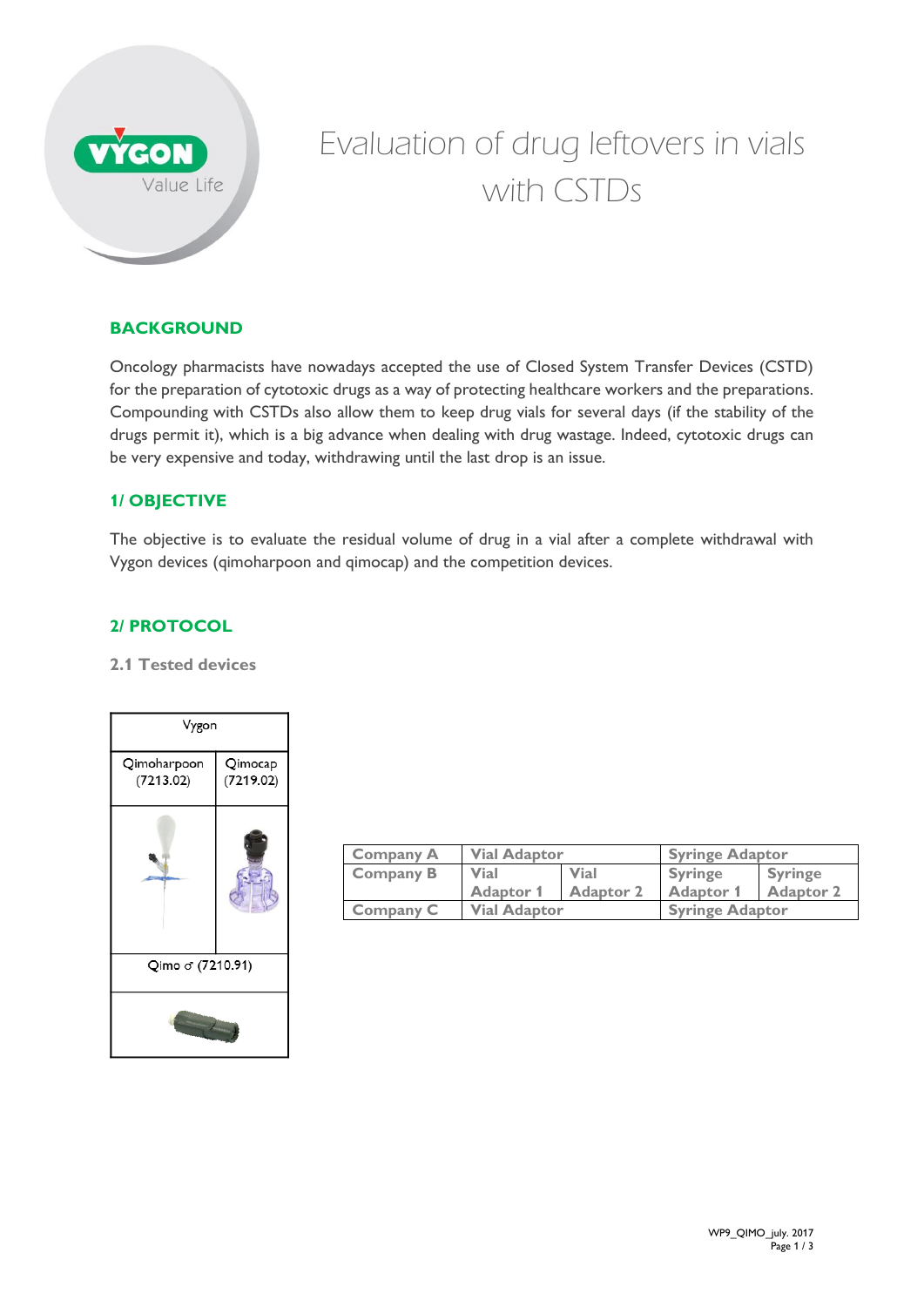

**2.2 Method** 

10 vial adaptors of each reference are placed on 10 vials. A single complete withdrawal is performed on each vial.

The same syringe, fitted with a closed connector is used for the 10 vials of each kind of device.

The steps of the tests are:

- 1- Weigh the empty vial (vial of 50ml capacity, diameter 20mm) +septum + alu cap.
- 2- Fill the vial with 30ml of water (with a 60ml non-protected syringe)
- 3- Crimp the vial and insert the vial adaptor
- 4- Connect the safe male connector to the syringe in accordance with the vial device. Except for qimoharpoon and company B vial adaptors 1 and 2, withdraw 30 ml of air before screwing the connector to the syringe.
- 5- Connect the syringe to the vial adaptor.
- 6- Withdraw all the liquid present in the vial
- 7- Remove the vial adaptor from the vial
- 8- Weigh the vial
- 9- Transposition weight/volume  $(1g = 1ml)$
- **2.3 Acceptance criteria**

The amount of liquid remaining in the vial after the complete withdrawal must be strictly lower with Vygon devices (qimocap & qimoharpoon) than with the alternative devices.



## **3/ RESULTS**